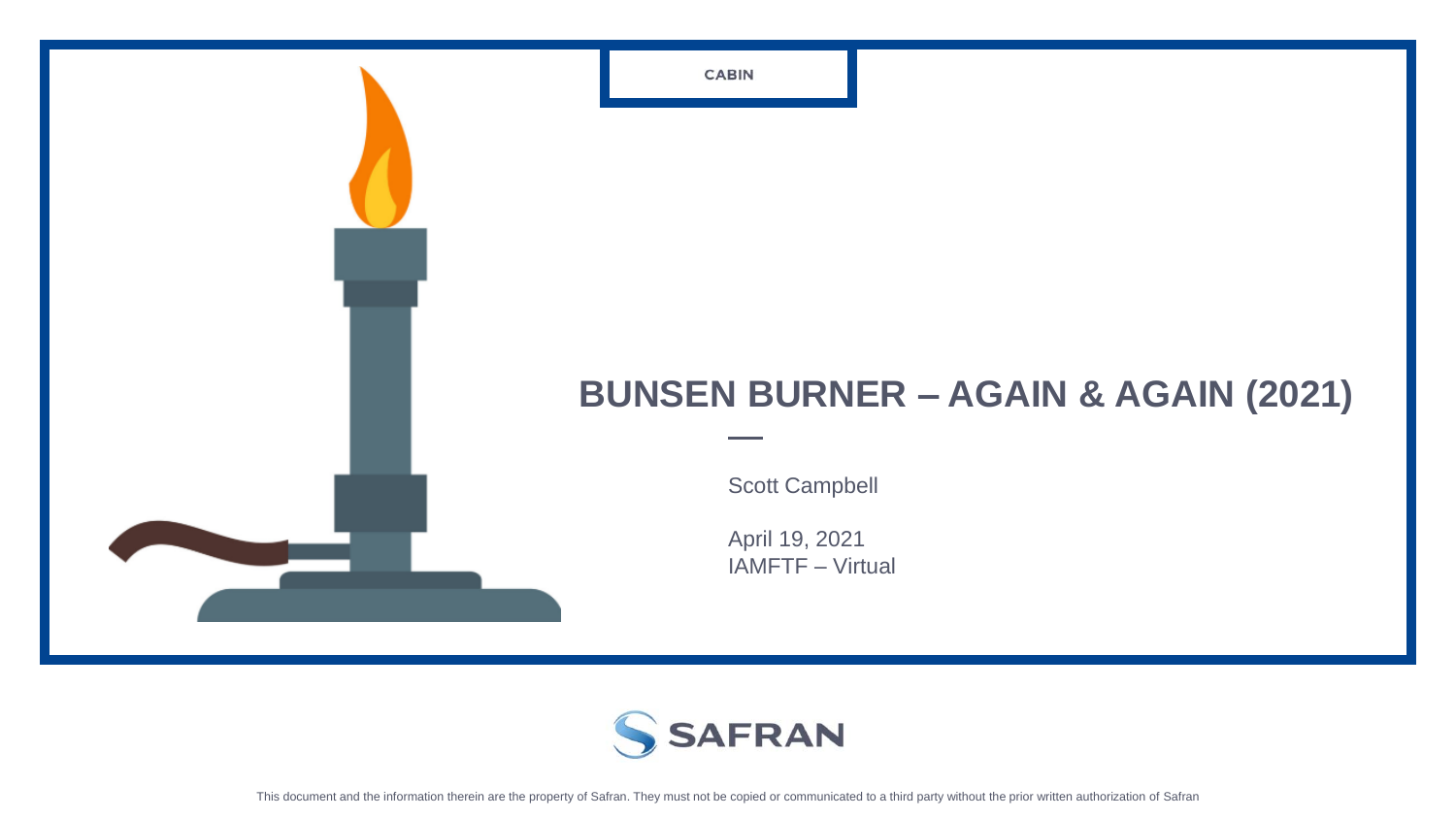# **Bunsen Burner Temperature**

Fire Test Handbook (II), Chapter 1, Flame Temperature

Par. 1.6 Does not require a flame temperature when using methane gas, but the attached sample data sheet requires a flame temperature is recorded. (Consistent with Handbook III).

Recommend:

1/ Update Handbook II and note temperature fields on the sample data sheet are optional when using methane.

2/ Many have considered what proof is necessary to show that the test gas is methane . Suggest:

- Provide C of C from supplier that gas is at least 99% methane OR
- Measure flame temperature with each new methane bottle before use to confirm exceeds minimum temperature requirements.

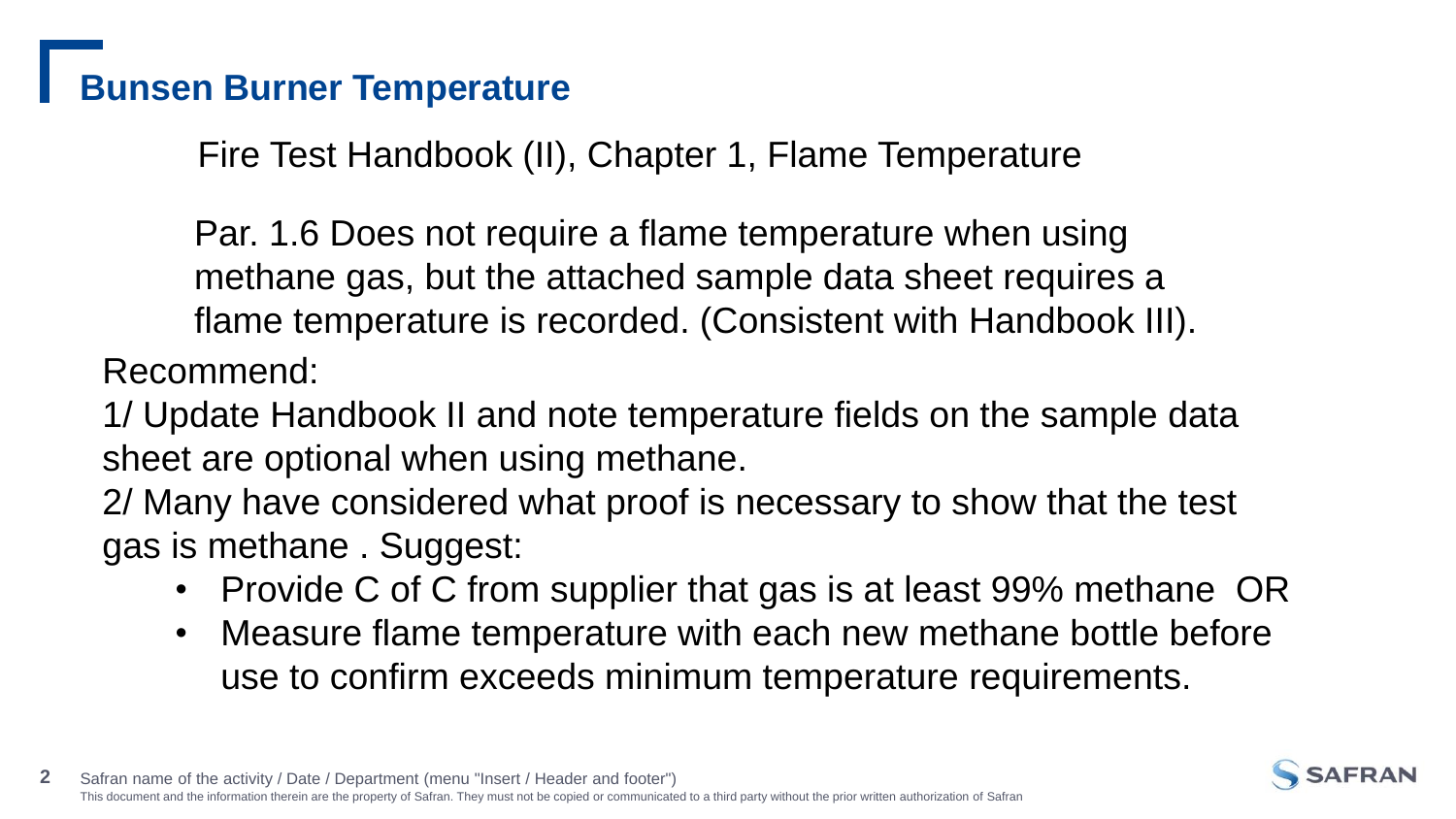## **Bunsen Burner Worse-Face Burn Length**

For substrates over .25" thick, the Bunsen burner flame positioned on the test face wraps around to also impact the non-tested face creating a burn length on both faces.

Which burn length should be recorded for the test results? Recommendation: Measure the burn length on both faces and record the worse-case burn length. Typically the tested face is the worse-face.

What about after-flame time?

Recommendation: After-flame time is measured to when the last flame extinguishes. It doesn't matter the flame's location (test face, bottom or non-test face).



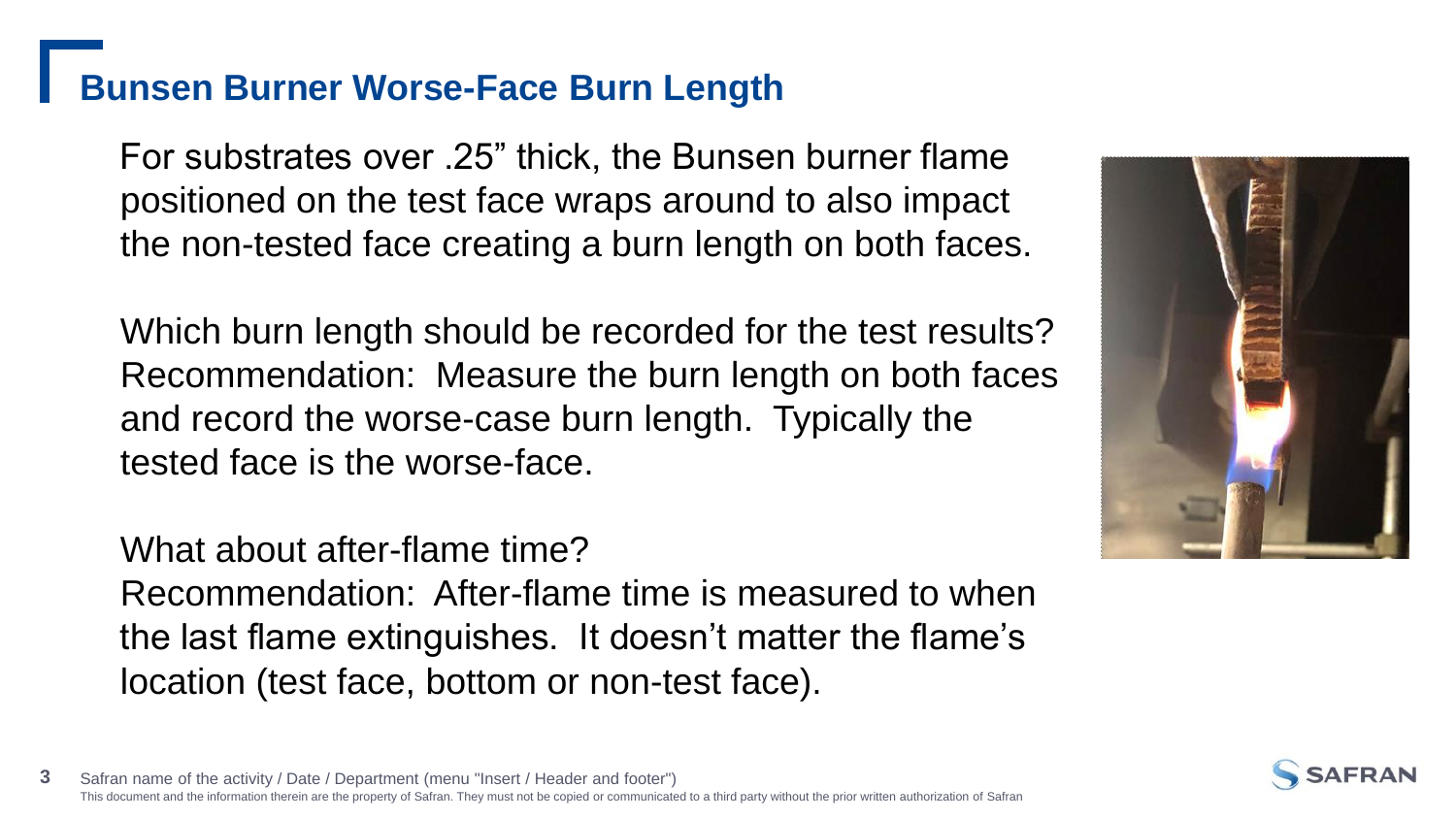# **Bunsen Burner Test Configuration**



Ensure both sides of a panel construction will meet the intended testside test. This may require more test configurations to ensure both sides of the panel can meet the same test requirement.

Example, do not create a test specimen that must be tested on the test side to a 60-second vertical burn with a rub-strip on the non-test face that is only intended to meet a 12-second vertical burn. The rubstrip on the non-test side may cause a failure during the 60-second test.